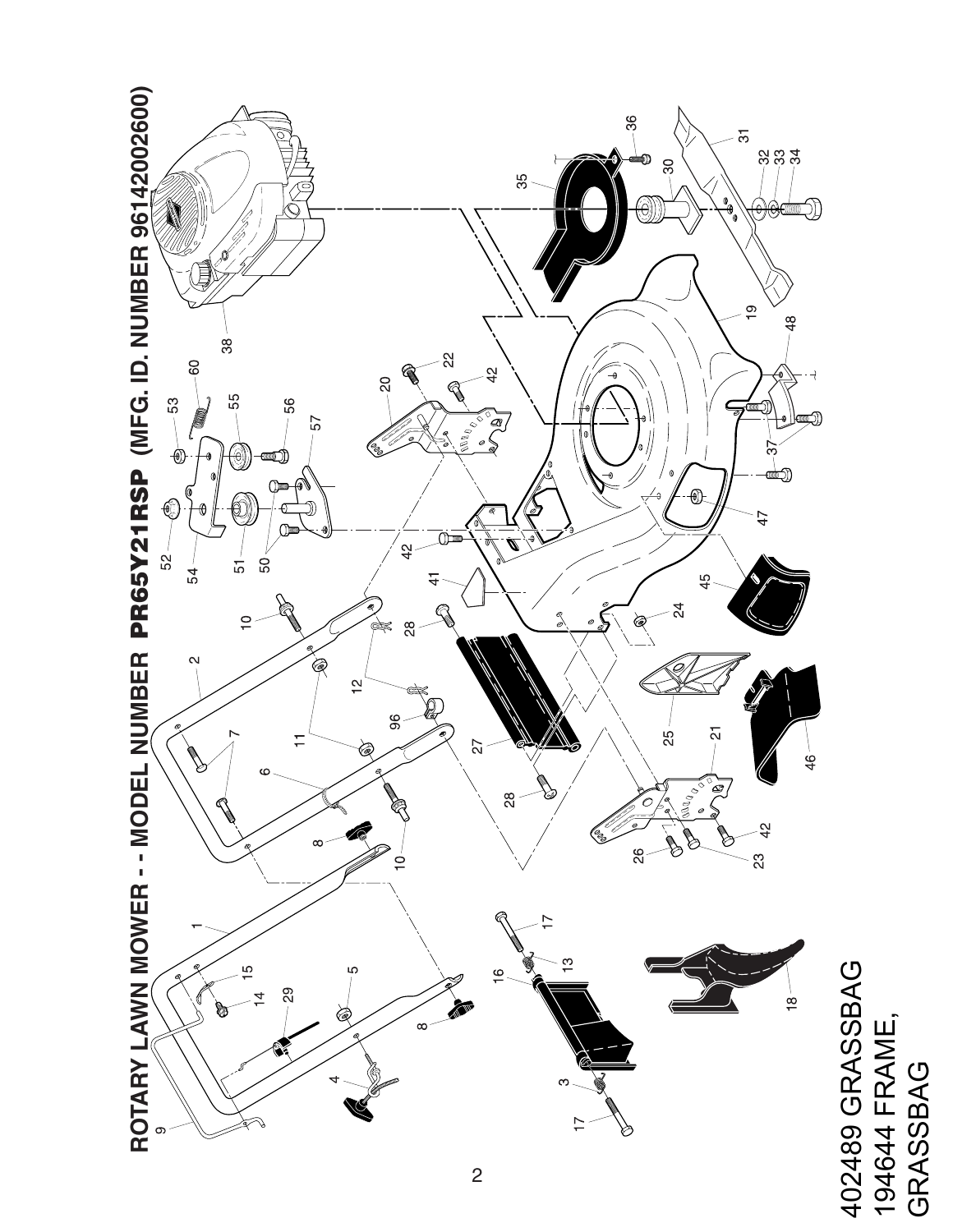|                    |                    | NUMBER<br>ROTARY LAWN MOWER - - MODEL                                  | PR65Y21RSP                          | (MFG. ID. NUMBER 96142002600)           |
|--------------------|--------------------|------------------------------------------------------------------------|-------------------------------------|-----------------------------------------|
| <b>KEY<br/>NO.</b> | <b>PART</b><br>NO. | DESCRIPTION                                                            | PART<br>NO.<br>KEY<br>$\frac{1}{2}$ | <b>DESCRIPTION</b>                      |
|                    | 194203X479         | Handle, Upper                                                          | 189028<br>5                         | Blade, 21"                              |
| N                  | 193664X479         | Handle, Lower                                                          | 851074<br>32                        | Washer                                  |
| ო                  | 186053             | Spring, Rear Door, RH                                                  | 850263<br>ကွ                        | Washer, Lock                            |
|                    | 194788             | Rope Guide                                                             | 851084<br>34                        | Bolt, Hex Head                          |
|                    | 132004             | Nut, Hex, with Lockwasher Insert 1/4-20                                | 188786<br>35                        | Debris Shield                           |
|                    | 66426              | Wire, Tie                                                              | 192325<br>86                        | Bolt                                    |
|                    | 191574             | Bolt, Handle 5/16-18 x 2-5/8                                           | 150406<br>75                        | Bolt, Engine                            |
| ∞                  | 189713X428         | Knob, Handle                                                           | J.<br>$\frac{1}{1}$<br>အိ           | Engine, Briggs & Stratton, Model Number |
| တ                  | 194199X428         | Control Bar                                                            |                                     | 123K02                                  |
| 0                  | 188821             | Bolt, Carriage                                                         |                                     |                                         |
|                    | 73930500           | -ocknut, Hex 5/16-18                                                   | 107339X<br>$\frac{4}{3}$            | Danger Decal                            |
| $\mathbf{\Omega}$  | 51793              | Cotter, Hairpin                                                        | 54583<br>$\frac{2}{3}$              | Screw                                   |
| ო                  | 186052             | Spring, Rear Door, LH                                                  | 83058X428<br>45                     | Mulcher Door Assembly                   |
| 4                  | 750634             | Screw                                                                  | 169699X428<br>46                    | Discharge Guard                         |
| ഥ                  | 850733X004         | Bracket, Upstop                                                        | 88349<br>47                         | Nut, Hex                                |
| ဖ                  | 185855X428         | Rear Door Assembly                                                     | 188839X004<br>$\frac{8}{4}$         | Mounting Bracket, Debris Shield         |
|                    | 184193             | Bolt, Rear Door                                                        | 57808<br>50                         | Screw                                   |
|                    | 198170             | Plug, Mulcher                                                          | 193791<br>51                        | Pulley, Idler                           |
|                    | 402487             | Kit, Housing                                                           | 145212<br>52                        | Flanged Nut                             |
|                    | 192980X479         | Handle Bracket Asembly, LH                                             | 155552<br>53                        | Locknut                                 |
| 24                 | 192979X479         | Handle Bracket Assembly, RH                                            | 193792X004<br>54                    | Idler Arm                               |
| 22                 | 150078             | Screw, Hex Washer Head                                                 | 166043<br>55                        | Idler Pulley                            |
| 23                 | 163183             | Bolt, Hex Head 5/16-18 x 5/8                                           | 160829<br>56                        | Shoulder Bolt                           |
| 24                 | 73800500           | Nut, Hex, with Lockwasher Insert 5/16-18                               | 93315<br>55                         | Bracket Assembly                        |
| 25                 | 161333             | Baffle, Side                                                           | 82226<br>င္ပ                        | Spring, Return                          |
| 26                 | 163409             | Screw #12 $\times$ 5/8                                                 | 197991<br>96                        | Clip, Cable                             |
| 27                 | 192876             | Skirt, Rear                                                            | 162300                              | Warning Decal (not shown)               |
| 28                 | 88652              | Screw, Hinge 1/4-20 x 1.25                                             | 193733                              | Operator's Manual, English              |
|                    | 191221             | Cable, Engine Zone Control                                             | 193736                              | Operator's Manual, French               |
|                    | 189179             | Blade Adapter / Pulley                                                 | 402989                              | Repair Parts Manual, English / French   |
|                    |                    | NOTE: All component dimensions given in U.S. inches. 1 inch = 25.4 mm. |                                     |                                         |

IMPORTANT: Use only Original Equipment Manufacturer (O.E.M.) replacement parts. Failure to do so could be hazardous, damage your lawn mower and void your warranty. **IMPORTANT:** Use only Original Equipment Manufacturer (O.E.M.) replacement parts. Failure to do so could be hazardous, damage your lawn mower and void your warranty.**NOTE:** All component dimensions given in U.S. inches. 1 inch = 25.4 mm.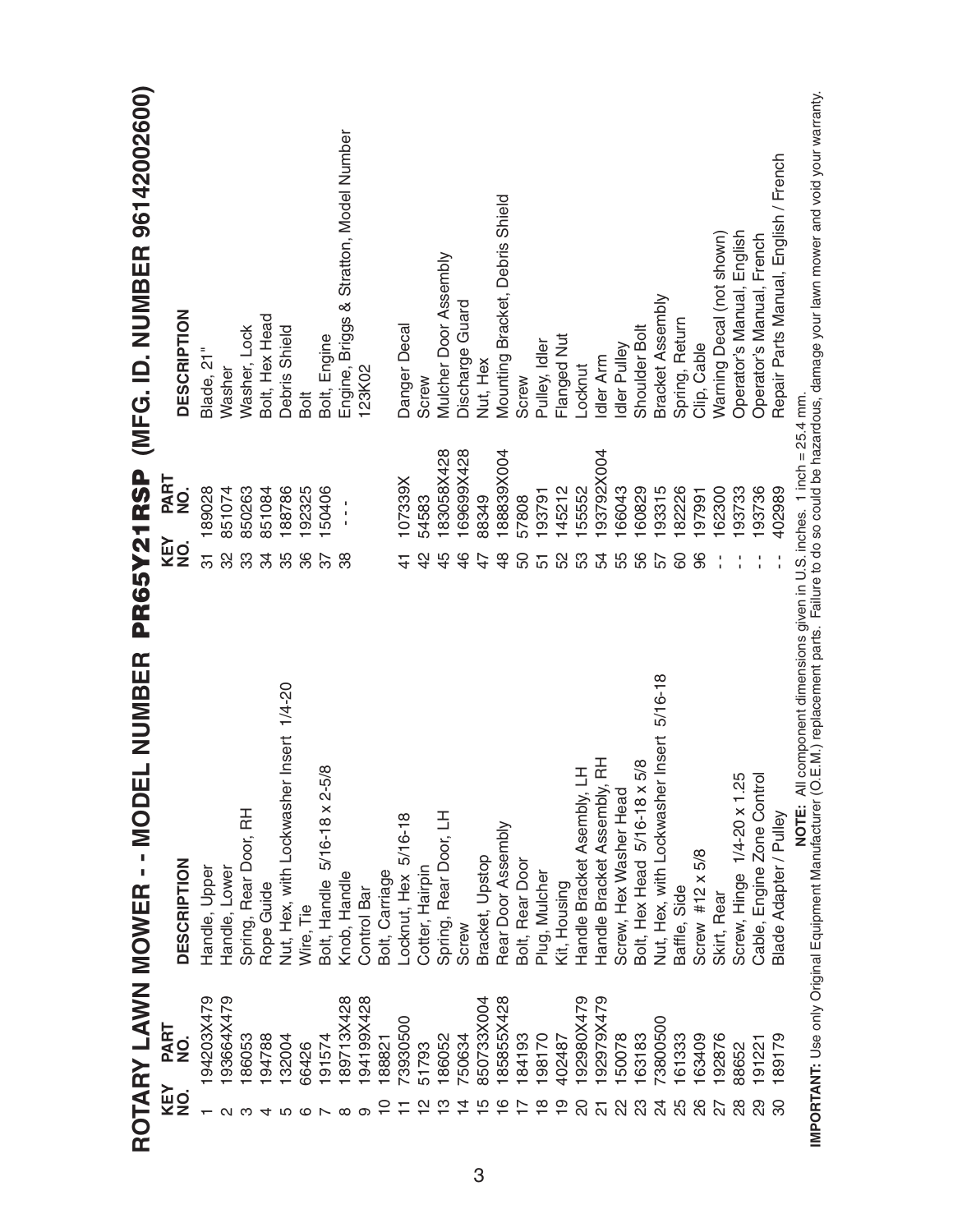